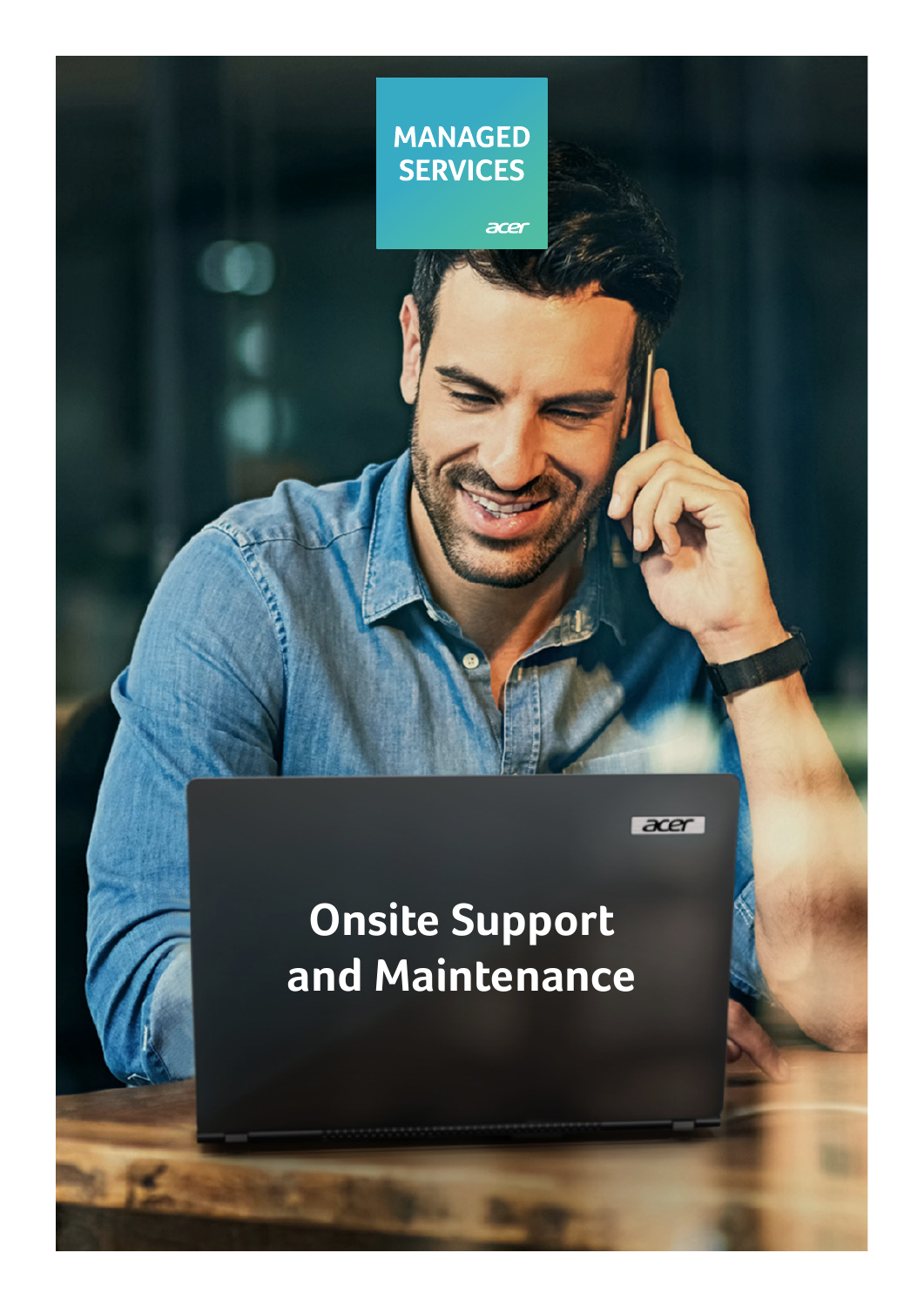

For over twenty years, Acer is proud to have all repair services operations handled locally in Australia. We currently have approximately 100 technically trained staff employed in-house at our state-of-the-art Homebush facilities, to ensure rapid resolution and support for your IT equipment.

As a leading technology vendor, Acer has the expertise and resources to offer an innovative alternative to the traditional customer service. Our team are on-hand to walk you through any issue, where in addition to warranty repairs, we also provide onsite technicians to perform a range of desktop, network and server diagnosis, troubleshooting and resolution services.

Acer provides a combination of onsite support, over the phone support and exchange device support to minimise downtime and inconvenience to your business.

**Underpinned by more than 20 years of experience servicing some of Australia's largest government, education and corporate institutions, Acer Managed Services offer end-to-end, tailored solutions that meet your business needs.**



### **Schedule Site Visits**

To accommodate clients who prefer a defined day and time for onsite servicing and repairs, we provide the option to schedule maintenance visits with one of our experienced technicians.

Depending on the size of your fleet and number of standard repair cases logged per week, Acer will work with you to determine the right schedule. Our services will then be carried out at the agreed-upon time and frequency, where our onsite technician will work to diagnose and resolve open cases with minimal impact to the end-user.